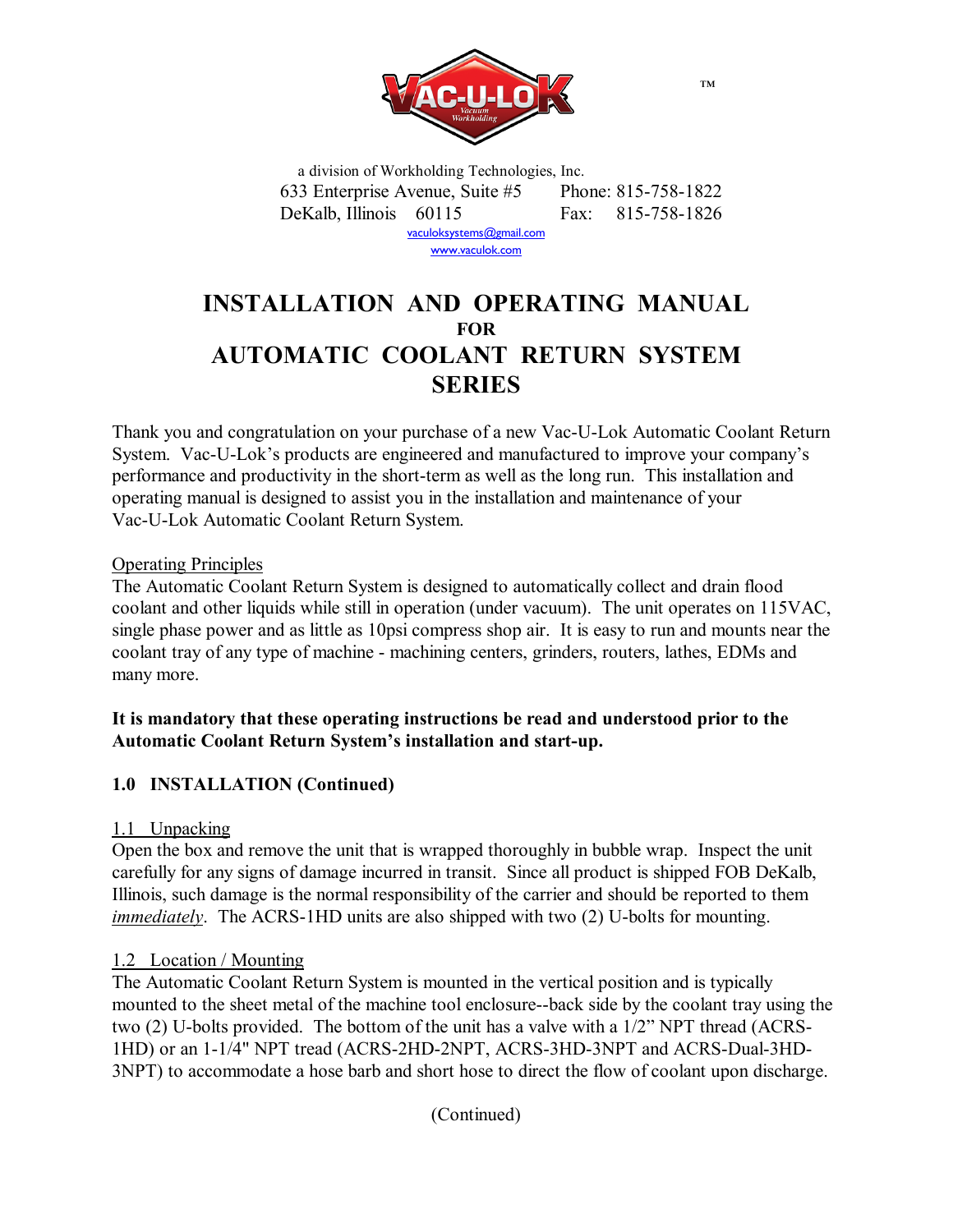# **1.0 INSTALLATION (Continued)** Page 2

## 1.2 Location / Mounting (Continued)

When mounting the ACRS-1HD unit to the sheet metal of the machine tool enclosure, the bottom valve of the unit should be approximately one (1) foot above the coolant tray. If this positioning is not convenient or not possible, Vac-U-Lok does offer a stand for the unit (part# CRS-Stand). The ACRS-2HD-2NPT, ACRS-3HD-3NPT and ACRS-Dual-3HD-3NPT are mounted to a freestanding independent stand and should be anchored to the facilities floor near your machine tool coolant tray.

#### 1.3 Power Requirements

All ACRS series units operate on 115VAC, single phase power. For the unit to work, the power cord must be plugged-in to a 115VAC socket and the power switch must be turned to the "ON" position. In addition, the unit must have a shop air connection of at least 10 psi.

# CAUTION: After the electrical connection has been made, do not open the control box! Unplug the electrical connection before attempting any work on the control box. Improper use could result in bodily injury or death to personnel operating the unit.

#### 1.4 Vacuum Connections

Please review the Vac-U-Lok Vacuum Workholding System Layout diagram in the back of this manual. The vacuum connections provided here are guidelines for the appropriate Vac-U-Lok Vacuum Systems and Automatic Coolant Return Systems:

|            |                        | <b>General Guidelines</b> |
|------------|------------------------|---------------------------|
|            | Coolant Return         | Type of                   |
| Tank Size  | <b>Threaded Outlet</b> | Coolant Return            |
| 20 gallon  | $3/4$ " NPT            | <b>ACRS-1HD</b>           |
| 30 gallon  | 1"NPT                  | <b>ACRS-1HD</b>           |
| 60 gallon  | $1 - 1/4$ " NPT        | ACRS-1HD or               |
|            |                        | ACRS-2HD-2NPT             |
| 80 gallon  | $1 - 1/2$ " NPT        | ACRS-2HD-2NPT or          |
|            |                        | ACRS-3HD-3NPT             |
| 120 gallon | 2"NPT                  | ACRS-2HD-2NPT or          |
|            |                        | ACRS-3HD-3NPT             |
| 200 gallon | 2"NPT                  | ACRS-3HD-3NPT or          |
|            |                        | ACRS-Dual-3HD-3NPT        |
| No Tank    | 2"NPT                  | ACRS-3HD-3NPT or          |
|            |                        | ACRS-Dual-3HD-3NPT        |
| No Tank    | 3" NPT                 | ACRS-3HD-3NPT or          |
|            |                        | ACRS-Dual-3HD-3NPT        |
| No Tank    | 3"NPT                  | ACRS-3HD-3NPT or          |
|            |                        | ACRS-Dual-3HD-3NPT        |
|            |                        |                           |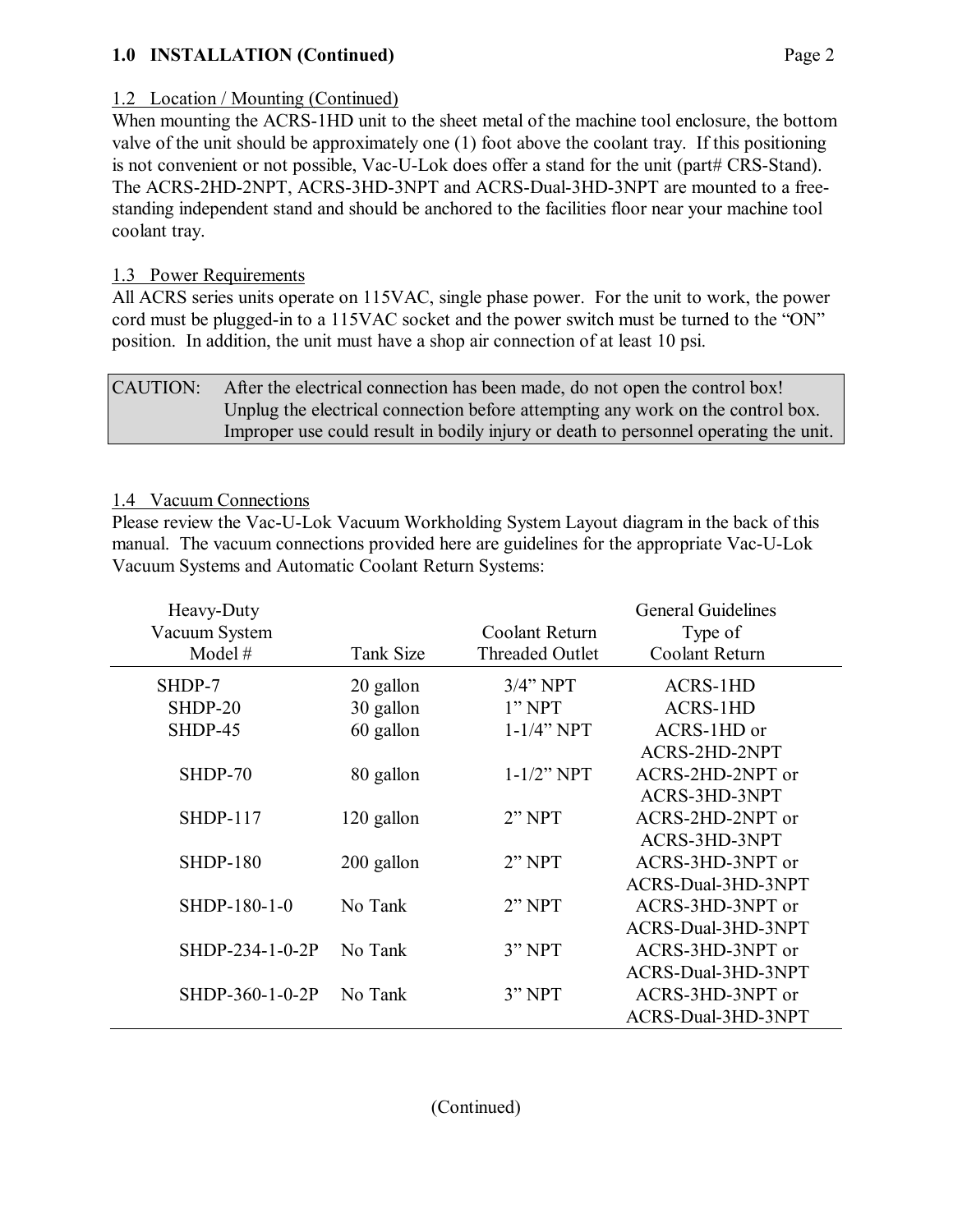# **1.0 INSTALLATION (Continued)** Page 3

# 1.4 Vacuum Connections (Continued)

Only three (3) hose connections are needed for the Automatic Coolant Return Systems: One at the top of the unit (the "Top" connects to the vacuum source), one on the right hand side at the strainer (the "Arm" connects to the vacuum chucking fixture), and one at the bottom of the unit (the "Bottom" connects to the coolant tray). The "Top" needs the appropriate hose barb connection to the Vac-U-Lok Vacuum System. The length of vacuum hose and size of hose barb will depend on the Vac-U-Lok Vacuum System you have purchased. The "Arm" requires the appropriate hose barb connection to the Vac-U-Lok Vacuum Chuck. The length of vacuum hose and size of hose barb will also depend on the Vac-U-Lok Vacuum Chuck you selected. . The "Bottom" requires the appropriate hose barb connection to your coolant tray. The length of vacuum hose and size of hose barb will also depend on the Vac-U-Lok ACRS model you have selected (ACRS-1HD has a 1/2" NPT connection and the remaining units in the series have a 1-1/4" NPT connection).

Teflon tape or teflon putty is necessary when making all connections. Hose clamps are optional. If your coolant contents debris or other foreign solid particles, an additional, suitable inlet filter (five micron rating or less) may be necessary to connect to the inlet port. The "Arm" of the unit has an eighty (80) mesh screen inside the Strain area that will contain most of the particles. Please consult Vac-U-Lok for recommendations if additional filters are needed.

#### 1.5 Capacity

The capacity of these units is tested with a steady stream of liquid passing through at a constant leak rate. A sudden rush of liquid may possible exceed the stated steady rates listed below. If the stated rates are exceeded, it is possible for liquid to rush through the unit and on to the vacuum pump. If a sudden rush of liquid does exceed the capacity of your ACRS unit, please check the condition of the vacuum pump oil immediately. If exceed liquid has made its way to your vacuum pump, we highly recommend changing your vacuum pump oil immediately.

The ACRS-1HD will collect and drain up to 15 gallons of coolant per hour while the ACRS-2HD-2NPT will handle up to 55 gallons per hour. The ACRS-3HD-3NPT will handle up to 80 gallons per hour. The ACRS-Dual-3HD-3NPT will handle up to 115 gallons per hour.

Please note that the ACRS series units can only handle solid liquid. Inside the system, as the vacuum level increase (higher inches of mercury), the boiling point of liquid gets lower. This creates a mist that will go past your ACRS unit and into your vacuum pump. As long as your vacuum system has been running for 20 to 30 minutes prior to engaging your ACRS system, the mist will burn off and pass through the exhaust mist on your vacuum pump. This will appear as a small white puff of "smoke" which is not smoke at all. It is mist.

Vac-U-Lok's EWME-300 unit is a coalescing filter which aids in "knocking down" mist into droplets and recycling it back through the Automatic Coolant Return System.

(Continued)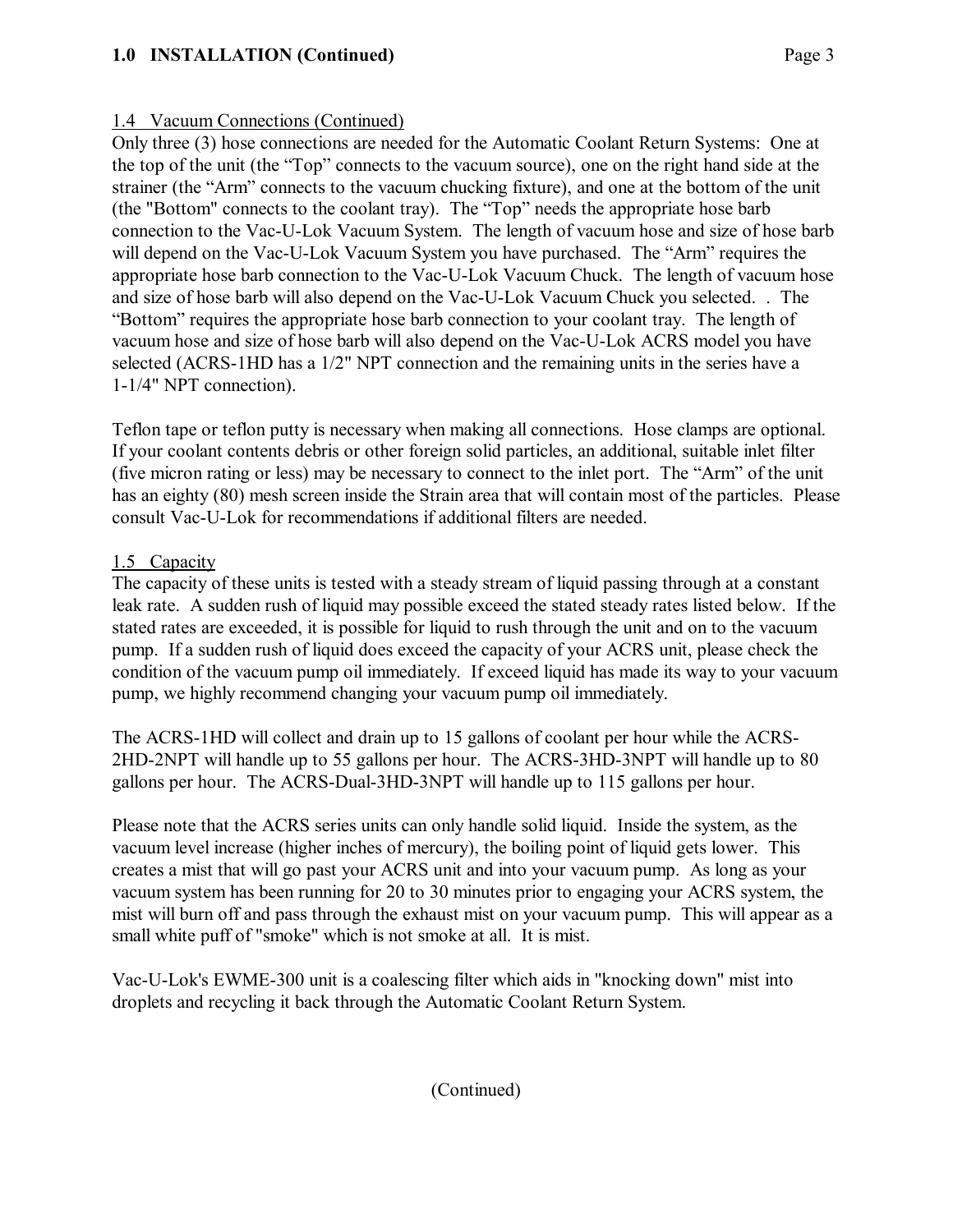# **1.0 INSTALLATION (Continued)** Page 4

# 1.5 Capacity (Continued)

Vac-U-Lok also offers a special Battery-Back-up System designed to alert the operator the Automatic Coolant Return System has accumulated liquid indicating the ACRS unit is probably not functioning properly. The Back-Up System has a float switch in the unit attached to a battery operated alarm. When and if the liquid (coolant) collects up to the level of the float switch, the alarm will be sounded. When the alarm sounds, it is very important that the operator stop machining and figure out why liquid (coolant) has reached the float switch.

Several possible problems may exist. The unit's power may have been turned "off". A power outage to the 115V single phase circuit may have occurred. A third possibility is that the shop air connection may be disconnected or at zero. A fourth possibility is that one or more valves inside the ACRS units are not working properly due to clogging. It is very important to take care of the problem before proceeding. You must confirm that no liquid entered the vacuum system before starting your machining operation again.

# **2.0 OPERATION**

#### 2.1 Start-Up

Secure all vacuum connections from the vacuum pump to the vacuum workholding devise (including the vacuum safety system connection). Plug in the 115V power cord for the Automatic Coolant Return System into a wall socket or power strip. Connect the ACRS unit to a shop air connection of at least 10psi and confirm that the unit's regulatory is set for less than 15psi. Turn on your vacuum system (pump, motor, motor starter, inlet filter and tank with vacuum gage) and start your vacuum workholding operation.

WARNING: The Automatic Coolant System will not work if the unit is not plugged in and turned "ON". Coolant will enter the vacuum system and could possibly cause damage to your vacuum pump.

CAUTION: After the electrical connection has been made, DO NOT open the control box! Unplug the electrical connection before attempting any work on the unit's control box. Improper use could result in bodily injury or death to personnel operating the unit.

# 2.2 Function

The Automatic Coolant Return System is designed to automatically collect and drain flood coolant while still in operation (under vacuum). The coolant initially enters the upper chamber of the unit thru the Y-strain (The "arm") on the right hand side and drains to the lower chamber. Once in the lower chamber, the coolant will fill up past the sight glass to reach the second switch (switch #2) on the left hand side of the unit. As soon as the coolant reaches that switch, the unit will automatically drain the coolant with the assistance of approximately ten (10) pounds of air pressure applied to it by the regulator located just below the control box (customer needs to supply an air pressure source and an air fitting). Meanwhile, the upper chamber remains under vacuum. The unit operates on 115VAC, is easy to run, and mounts near the coolant tray of any type of machine - machining centers, grinders, routers, lathes, and many more.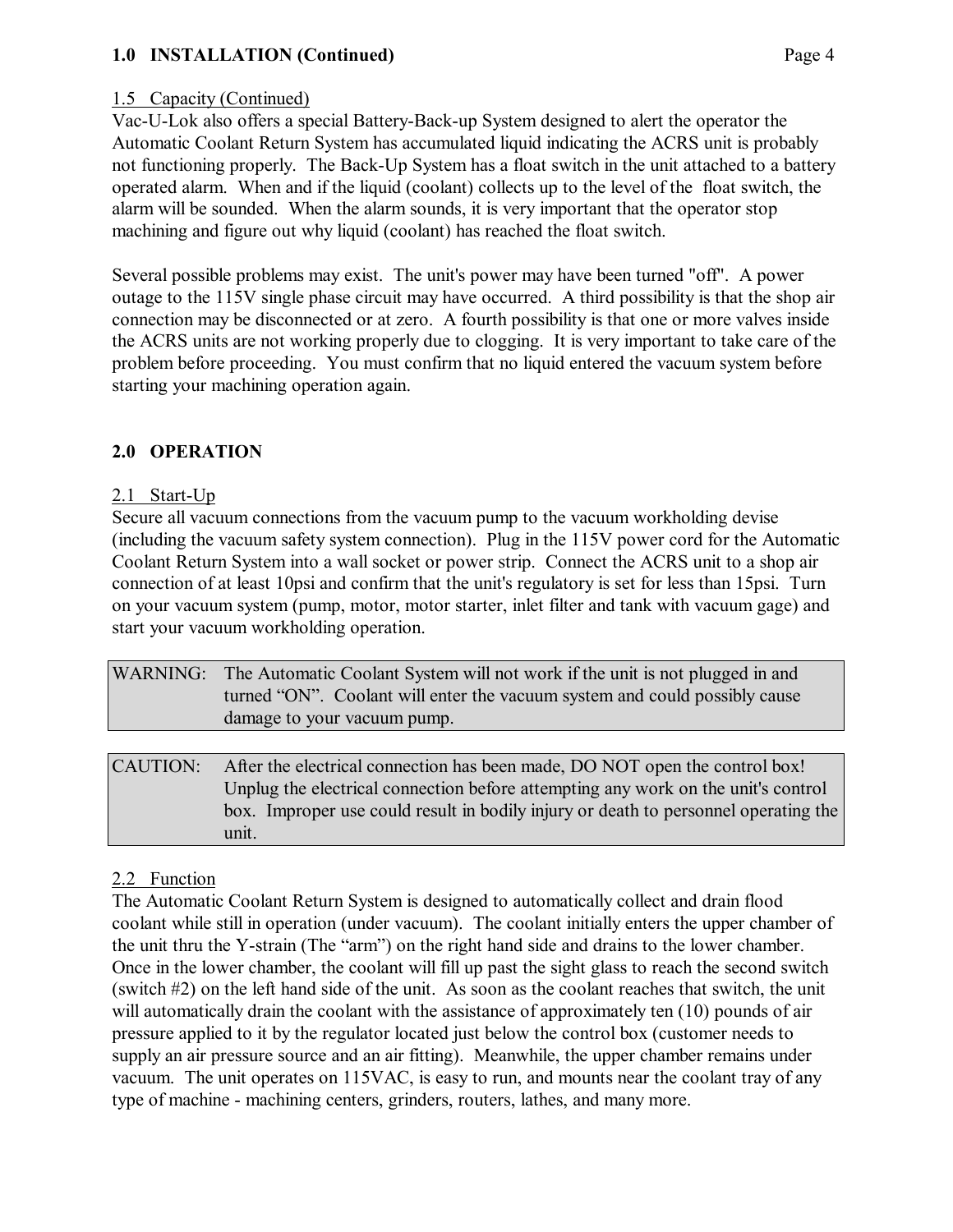# **2.0 OPERATION (Continued)** Page 5

# 2.3 Shut-down

To drain the remaining coolant out of the unit after finishing the vacuum workholding operation for the day, simple push and hold (for 5 to 10 seconds) the red (or black) button of the left side the unit's control box. This will by-pass the second float switch and allow air pressure to fill the lower chamber and drain the coolant.

Please note: Recommendations for Shut-down: If using flood-coolant, the Vac-U-Lok vacuum system warranty is void without a Coolant Return System from Vac-U-Lok. Additional recommendations for using any vacuum system include turning the vacuum pump on twenty (20) to thirty (30) minutes prior to and twenty (20) to thirty (30) minutes after each usage. With the Vac-U-Lok Heavy-Duty Vacuum Systems, running these models will heat up the vacuum pump oil to approximately 200 degrees and help evaporate some of the liquid that vaporizes past the Automatic Coolant Return System in the oil filtering system. Since the oiling system for the Heavy-Duty units is a recycling system, the vacuum pump oil will need to be changed more frequently when using coolant.

With the Heavy-Duty Systems, the inlet filter glass jar and inlet filter will need to be cleaned on a regular basis.

# **3.0 MAINTENANCE**

Vac-U-Lok's Automatic Coolant Return System needs very little maintenance; however, to insure the unit performance, it is recommended that the following steps be observed:

- 1) Drain the Automatic Coolant Return System of any remaining coolant at the end of each day by pushing and holding (for 5 to 10 seconds) the red (or black) button of the left side the unit's control box.
- 2) Check and clean out any debris from the Y-strainer eighty (80) mesh filter or bucket filter on a daily or weekly basis. This should be done with no vacuum in the lines.
- 3) When using the Automatic Coolant Return Systems, draining the vacuum system's tank may not have to be done again, however, it should be checked on a regular basis (weekly, bi-monthly or monthly depending on usage and machining operations) by the drain valve underneath the reservoir tank. More aggressive contaminates or liquids in the air stream may require an extra, external inlet filter for collection before entering the vacuum reservoir (ie. located on the "Top" of the Coolant Return System).

| WARNING: Vac-U-Lok strongly recommends that all major repair operations be conducted at |
|-----------------------------------------------------------------------------------------|
| the factory. Improper handling of repairs could result in extreme danger to             |
| personnel operating the Automatic Coolant Return System.                                |

CAUTION: All remedies are to be performed with the vacuum system completely shut down! Improper use could result in extreme danger to personnel operating the Automatic Coolant Return System.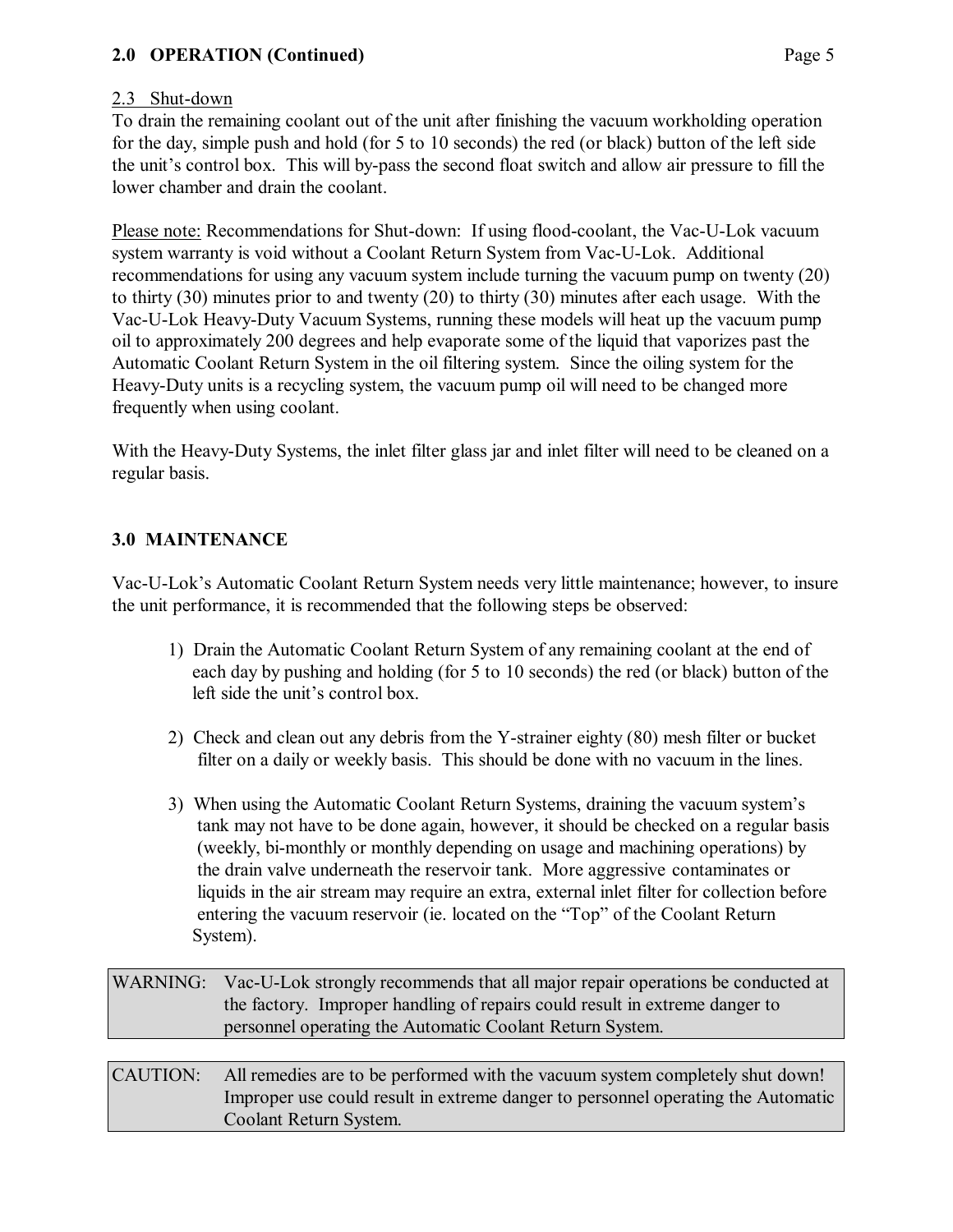#### **4.0 TROUBLESHOOTING** Page 6

- CAUTION: All remedies are to be performed with the vacuum system completely shut down! Improper use could result in extreme danger to personnel operating the vacuum system.
- 4.1 **Trouble:** Coolant is flowing out the top of the ACRS unit and going into the vacuum tank reservoir.
- 4.1.1 Possible Cause: The solenoid valve controlling the air flow (located inside the control panel) is stuck or broken.

Remedy: Replace the solenoid valve. Only an experienced electrician should replace this unit.

# CAUTION: After the electrical connection has been made, do not open the control box! Unplug the electrical connection before attempting any work on the control box. Improper use could result in bodily injury or death to personnel operating the unit.

i. Possible Cause: The top liquid flow switch is stuck (in the up position).

Remedy: Clean out bottom chamber of ACRS unit with degreasing solvent and hot water mixture – Ratio of 1:5 (Grease Lightening, Dawn Dishwashing Liquid or any other degreasing solvents).

To run the solvent mixture thru the unit, bleed off any vacuum in the lines coming to the ACRS unit to performance the following functions. The unit must be plugged into 115V outlet and must have shop air attached to it to perform these functions:

CAUTION: All remedies are to be performed with the vacuum system completely shut down! Improper use could result in extreme danger to personnel operating the vacuum system.

- (a) Remove the hose from the hose barb at the Top of the ACRS unit.
- (b) Pour very slowly approximately one (1) gallon of the hot solvent mixture into the top of the ACRS unit with a funnel. Use caution in pouring the hot solvent mixture as spillage may cause minor burns on the personnel performing this operation.
- (c) Once the solvent mixture has drained from the top chamber into the bottom chamber, the mixture should be shaken (carefully) for approximately two (2) minutes to loosen any debris or coolant build-up that may be causing the liquid flow switches to stick. Please allow the solvent mixture to sit for approximately fifteen (15) minutes after shaking it up.